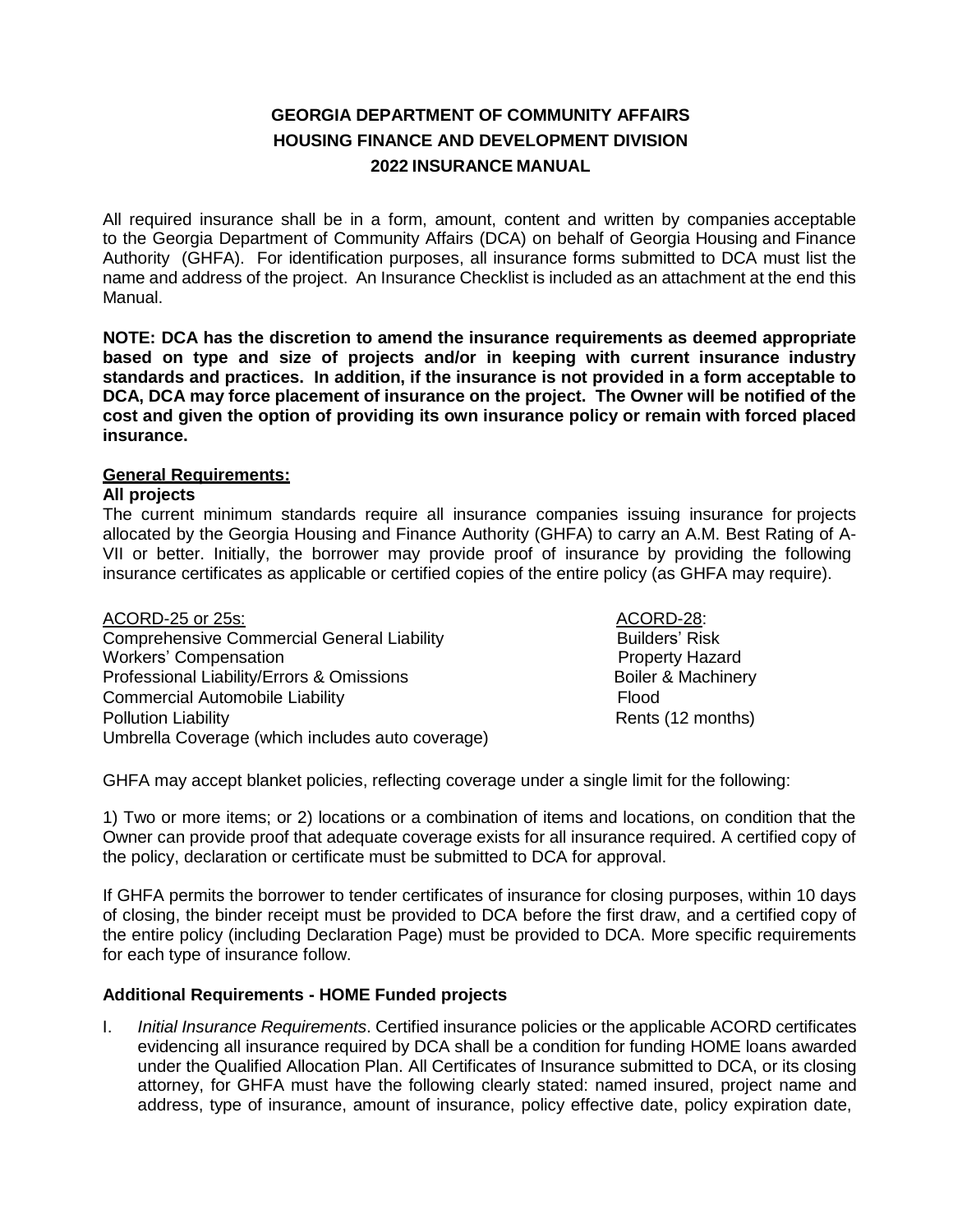cancellation notice terms and conditions as required, and additional insured. GHFA is to be an additional insured, mortgagee, or loss payee, therefore its name and correct address should appear on the certificate and policy. All required documentation of insurance must be submitted and approved by DCA or its closing attorney prior to closing.

- II. The final determination that the project has satisfied GHFA's insurance requirements will be made by GHFA's closing attorney prior to closing. If GHFA elects to close on the ACORD certificates, a certified copy of the insurance policy is required to be submitted to DCA for approval before the first draw is to occur.
- III. The Borrower shall have the responsibility of providing all insurance required by GHFA to DCA. During the required term of each policy, the Borrower shall deliver to State Home Mortgage, the servicer of DCA/GHFA loans, either a renewal policy, or policy marked "premium paid", or a policy accompanied by other appropriate evidence of payment satisfactory to DCA, not less than 45 days prior to the expiration date of each required policy the borrower will provide certificates for coverage of the owner and the management company in place**. Although, a 10-day notice is required for nonpayment by the insurance industry, DCA requires a 30-day notice for all other cancellations and only the 30-day notice should be reflected in the cancellation section of the ACORD.** GHFA must be listed as receiving the same notice as the first named insured. Failure to maintain the appropriate insurance and/or provide required proof to DCA may be grounds for default under the HOME loan. In the event required proof of insurance is not provided to DCA, GHFA may purchase a policy on behalf of the borrower and charge the cost of that policy to the borrower.
- IV. GHFA may require additional or other forms of insurance during underwriting or at closing. The necessity for such coverage will be based on the circumstances of the project location, type of construction and improvements and use. The Borrower shall be notified by the DCA Legal Consultant of any additional insurance or coverage that must be maintained during the term of the HOME loan.
- V. Regardless of the types or amounts of insurance required, the Borrower shall assign to GHFA and deliver to DCA, as collateral and further security for the payment of the GHFA Note, all policies of insurance which insure against any loss or damage to the development, with loss payable to GHFA, without contribution by GHFA, pursuant to the "New York Standard" loss payee clause or other mortgagee clause satisfactory to DCA.
- VI. If the borrower receives any insurance proceeds or other money for loss or damage, such amount shall be delivered to DCA for GHFA, and GHFA shall disburse the proceeds for the repair and restoration of the development in accordance with the provisions of the Loan Agreement governing advances of loan proceeds. However, if an Event of Default is outstanding or if restoration is not to be accomplished but rather demolition of the project will occur, or if GHFA determines that restoration is not feasible, GHFA may, at its option, retain and apply all or any portion of such money toward payment of the Note.
- VII. GHFA reserves the right to require the Borrower to escrow insurance premiums along with its mortgage loan payment during the term of their loan and usually requires such an escrow. GHFA reserves the right to require Borrower to increase the required insurance above the limits stated in this manual if the value of the property and the risk assessed, reasonably warrant such a change.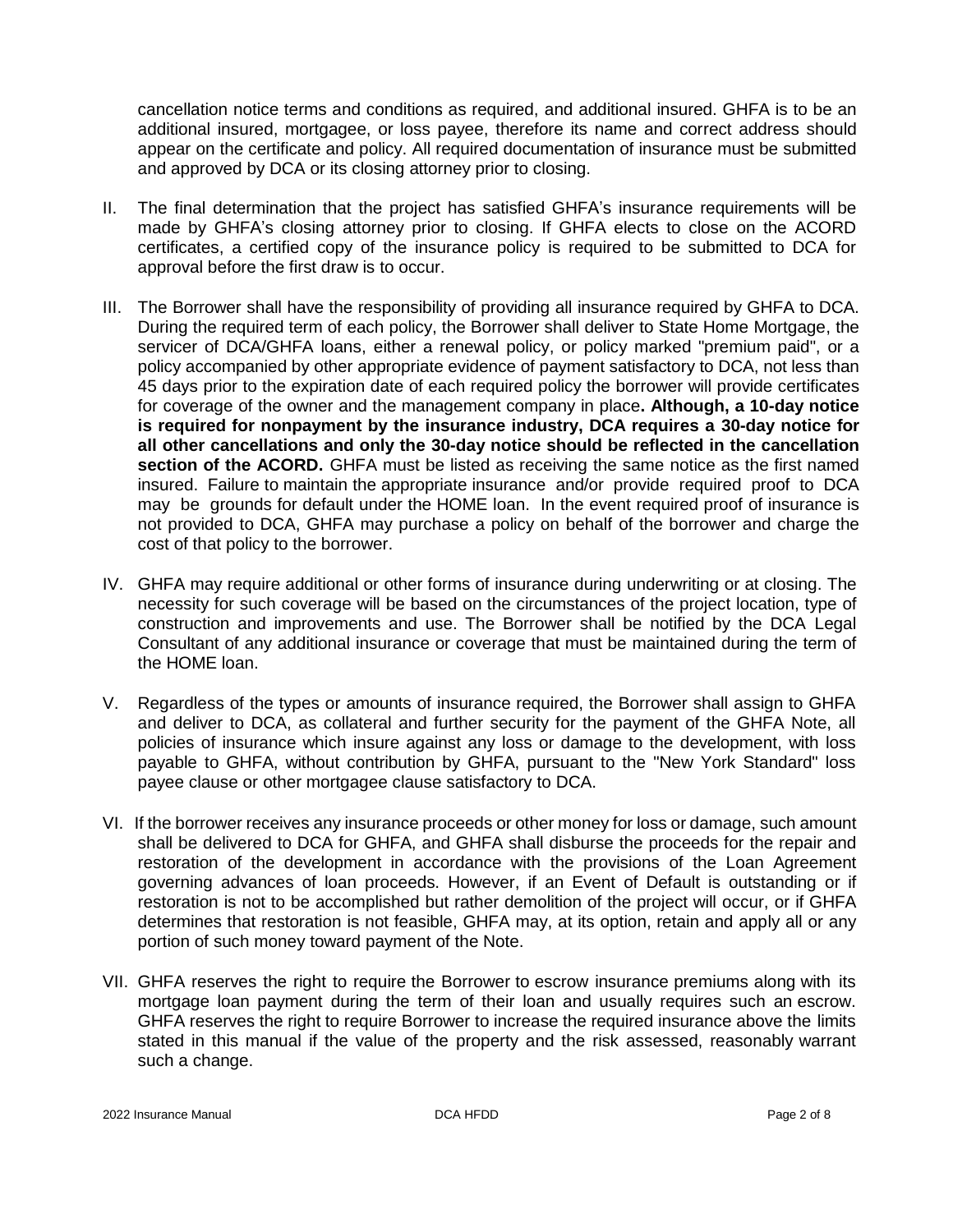- VIII. *Title insurance policy* An original lender title insurance policy, satisfactory in form and substance to GHFA and its closing attorney, in an amount not less than the loan and originated by a title insurance company and agent acceptable to GHFA is required. This policy shall be provided to GHFA and delivered to DCA within 20 business days from the date of the Loan Agreement. At the time of loan conversion, GHFA shall require an updated policy or endorsement, satisfactory in form and substance to DCA and its Asset Management Department.
- IX. *Payment and Performance bonds* A one hundred percent Payment and Performance bond is required for all developments funded with HOME Loans. The issuer, form, and term of the bonds are subject to GHFA's approval. The cost of these bonds shall be addressed as stated in the Qualified Allocation Plan. When an identity of interests exists and the General Contractor cannot obtain a Payment and Performance Bond, a waiver of the requirement for a Payment and Performance Bond may be granted by GHFA. A letter of credit or construction loan in lieu of the Payment and Performance bond waiver must be submitted at the time of the Application in accordance with the QAP.

# **Types of Insurance & Specific Requirements:**

**I. Builders' Risk Insurance**: Builders Risk Insurance is coverage for buildings being newly constructed or under renovation. The General Contractor or Developer, prior to the commencement of construction, must obtain Builders' Risk Insurance. This insurance is similar to property insurance. Coverage must insure the improvements from all known hazards including, but not limited to, flood, earthquake and collapse during the construction period. Coverage must be for 100% of the insurable replacement cost of the improvements. In addition, soft costs, including, but not limited to, additional interest and lost rent revenue, must be covered to the extent of 10% of total project costs. The policy shall be written on a non-reporting, completed value basis. GHFA must be named as the mortgagee on the policy. The policy shall provide that all claims shall be paid to GHFA pursuant to a mortgagee loss payable clause satisfactory to DCA. The notice provision language in the policy must not state that notice will only go to the first named insured. The policy must provide for a minimum of 45-days' notice to GHFA before the policy can be cancelled (10 days for nonpayment). Coverage must be maintained until construction is complete.

**NOTE:** The insurance policy cannot be financed during the construction period of the loan.

#### *Additional Certificate Requirements*

- A. Any certificate tendered to DCA for this insurance should be on an ACORD 28 form;
- B. The certificate should be current; and
- C. The certificate must contain the project name and address.
- **II. Property Hazard Insurance (Special Form)**: Property Hazard Insurance (special form) must be obtained by the Borrower subsequent to completion of construction, or upon termination of the Builders' Risk Insurance (whichever occurs earlier), insuring the project development against all hazards, including, but not limited to, fire, windstorm, flood, earthquake, collapse, vandalism and malicious mischief, and theft. The insurance is to remain in full force and effect until the expiration of the period of affordability, tax credit compliance period, or until the repayment of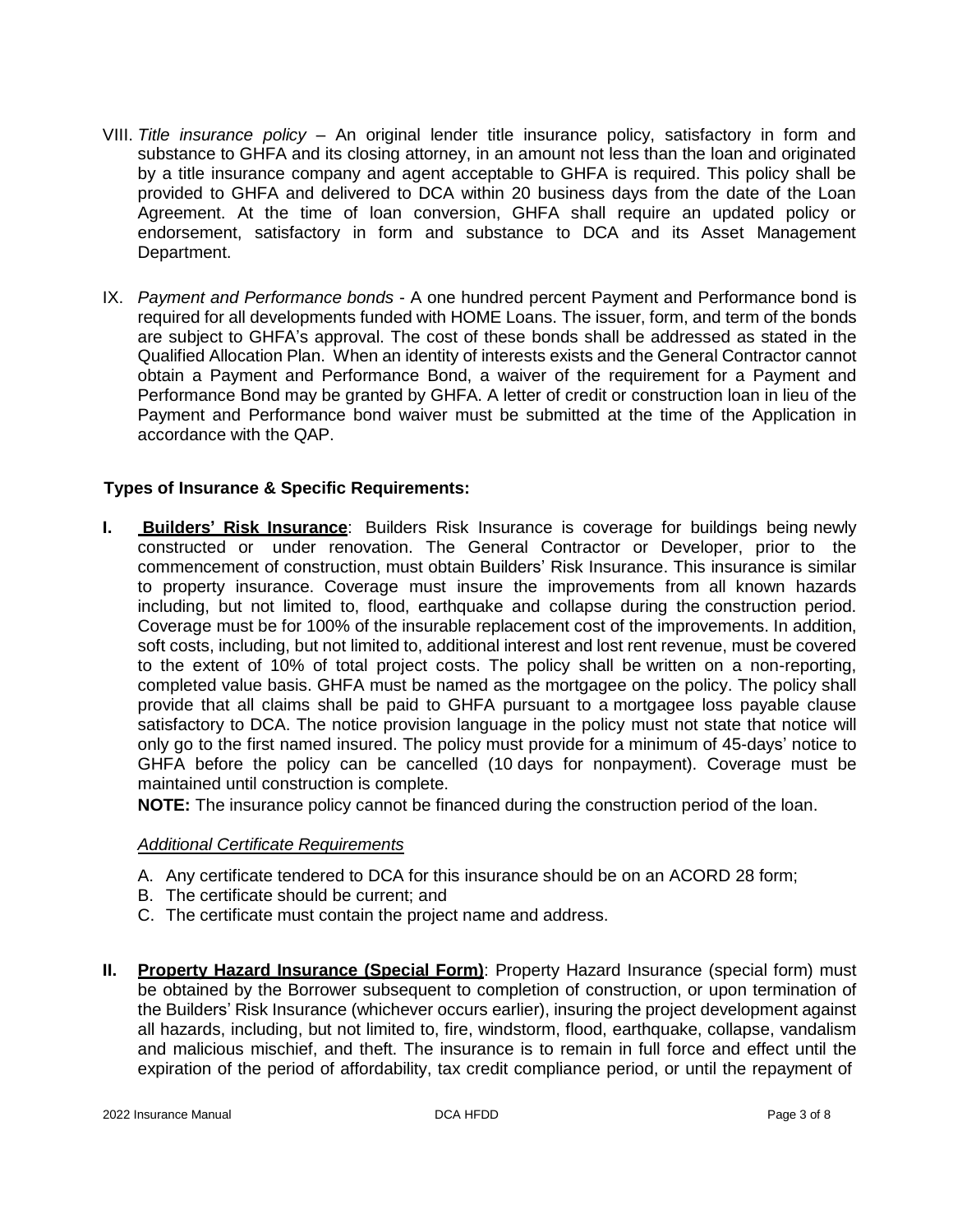the HOME loan, whichever is last to occur. *Coverage should be 100% of the insurable replacement cost of the improvements (with no reduction for depreciation).* The policy should have an "Agreed Amount" clause that waives the coinsurance requirement. Coverage should include "loss of rent" insurance insuring the Borrower in an amount not less than 100% of gross rental income for a period of twelve (12) months.

## *Additional Requirements*

- A. A certified copy of the policy submitted to DCA should include a Declaration Page (summary of insurance) as well as the policy itself;
- B. Certified copies of the policies shall be promptly delivered to DCA upon completion of construction of the improvements, and before any portion of the development is occupied by the Borrower or their agent or any tenant of the Borrower;
- C. The certificate should identify the GHFA as the mortgagee;
- D. The certificate should provide for 45-days' notice to GHFA before the policy can be cancelled and not the 10 days' notice required for nonpayment; and
- E. The insured should be the Owner of the property; and the policy shall provide that all claims shall be paid to GHFA pursuant to a mortgage loss payable clause satisfactory to DCA.
- **III. Comprehensive Commercial General Liability Insurance**: Comprehensive Commercial General Liability Insurance must be obtained by the Borrower, Developer, General Contractor, and Subcontractors before the start of construction and maintained during the construction stage of the project and maintained by the Borrower after completion of construction. This insurance insures commercial enterprises from certain risks, and the policy must insure against liability from the following: personal injury, bodily injury, death, property damage, medical expenses, and liability assumed by the contract. For projects funded with HOME Loans, GHFA shall be named as an additional insured. The notice provision language in the policy must not state that notice will only go to the first named insured. The policy must provide that GHFA shall be given 45 days' notice prior to the cancellation of the policy not the 10-days' notice for nonpayment. The policy **must** be written on an occurrence basis. Prior to completion of construction, both the Borrower and the General Contractor must have such a policy. Subsequent to the completion of construction but before the expiration of the period of affordability or for tax credit only projects, the Tax Credit Compliance Period, the Borrower must have such a policy.
	- A. *General liability must have the following minimum coverage:*

| 1. General Aggregate                                              | \$2,000,000 |
|-------------------------------------------------------------------|-------------|
| 2. Products Completed                                             | \$1,000,000 |
| 3. Personal and Advertising                                       | \$1,000,000 |
| 4. Each Occurrence                                                | \$1,000,000 |
| 5. Damage to Rented Premises                                      | \$100,000   |
| 6. Medical Payments will not be excluded unless authorized by DCA |             |

7. Umbrella Coverage  $$3,000,000$ 

The maximum deductible permitted is \$5,000 unless otherwise agreed to in writing by DCA. A higher deductible may be requested by the Owner. Approval is subject to DCA discretion.

**NOTE:** The minimum limit of \$2,000,000 for the comprehensive liability policy can be obtained from the primary coverage (general aggregate) or the primary plus an umbrella policy. Both the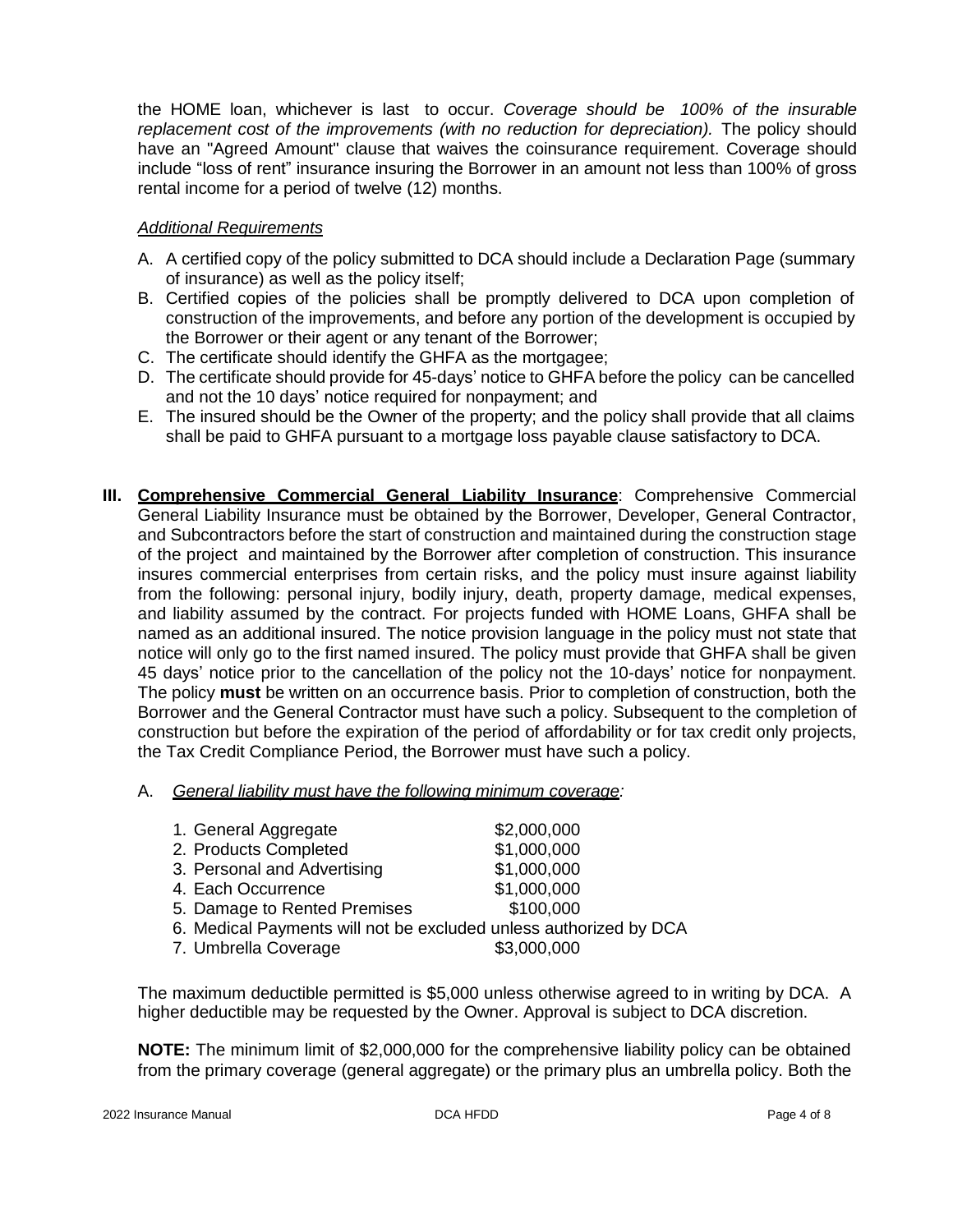Owner and the General Contractor can be named as the insured under one policy provided that the total coverage (including umbrella) equals or exceeds the amount of coverage that would have been required if separate policies had been issued. For example, if the Owner and General Contractor have one policy, the General Aggregate coverage should equal or exceed \$4,000,000. Blanket policies that insure more than one project are acceptable at DCA's discretion provided that the amount of coverage required by GHFA is provided for each project under the policy and the policy has a per project endorsement.

### B. *Additional Certificate Requirements*

- 1. If GHFA permits a certificate of insurance to be used, any certificate tendered to DCA for this insurance should be on an ACORD 25 or 25-S form. All information on the ACORDs must reflect the coverage language on the policy.
	- a) ACORD25-s-reference coverage "Fire Damage". (Discontinued Temporary form);
	- b) ACORD-25-reference coverage "Damage to rental property";
- 2. Language disclaiming GHFA's ability to rely on the certificate should be deleted;
- 3. GHFA should be shown as the "Certificate Holder" and identified as an additional insured;
- 4. The certificate should provide for 45-days' notice to GHFA before the policy can be cancelled. (The words "will endeavor" should be deleted from the "cancellation" section of the form); and
- 5. Language at the top of certificate that states, "This certificate was issued as a matter of information only and confers no rights upon the certificate holder" should be deleted.

All Subcontractors shall also be required by the General Contractor to obtain the insurance in the levels set forth above. DCA will not require certificates for each Subcontractor prior to closing, but retains the right to inspect such certificates upon request.

**IV. Environmental Professionals Insurance:** Environmental Professionals, as defined in the Environmental Manual, must carry insurance that provides full coverage for all work performed. The certificates must be submitted with the required Phase I environmental review during the Application process. The Environmental Professional must maintain insurance policies covering all of the following types of insurance in the greater of either of the following amounts of coverage or the amounts of coverage that the environmental consultant typically carries:

#### *Minimum Required Coverage:*

- A. Commercial General Liability insurance, total combined single limits of \$1,000,000.00 per occurrence and \$2,000,000.00 in the aggregate;
- B. Professional Errors and Omissions insurance with limits of \$2,000,000.00 each claim and \$2,000,000.00 in the aggregate; and
- C. Pollution Liability insurance with limits of \$2,000,000.00 per occurrence and \$2,000,000.00 in the aggregate, with coverage extended to include third party liability for death, bodily injury, diminution of value of property and property damage.

GHFA and DCA must be named as an additional insured on the Commercial General Liability insurance. In addition, GHFA and DCA must also be listed as a certificate holder on all policies. The insurance should be documented on an ACORD 25 certificate. Such insurance, including any deductible or self-insured retention, shall by its terms be primary with respect to any insurance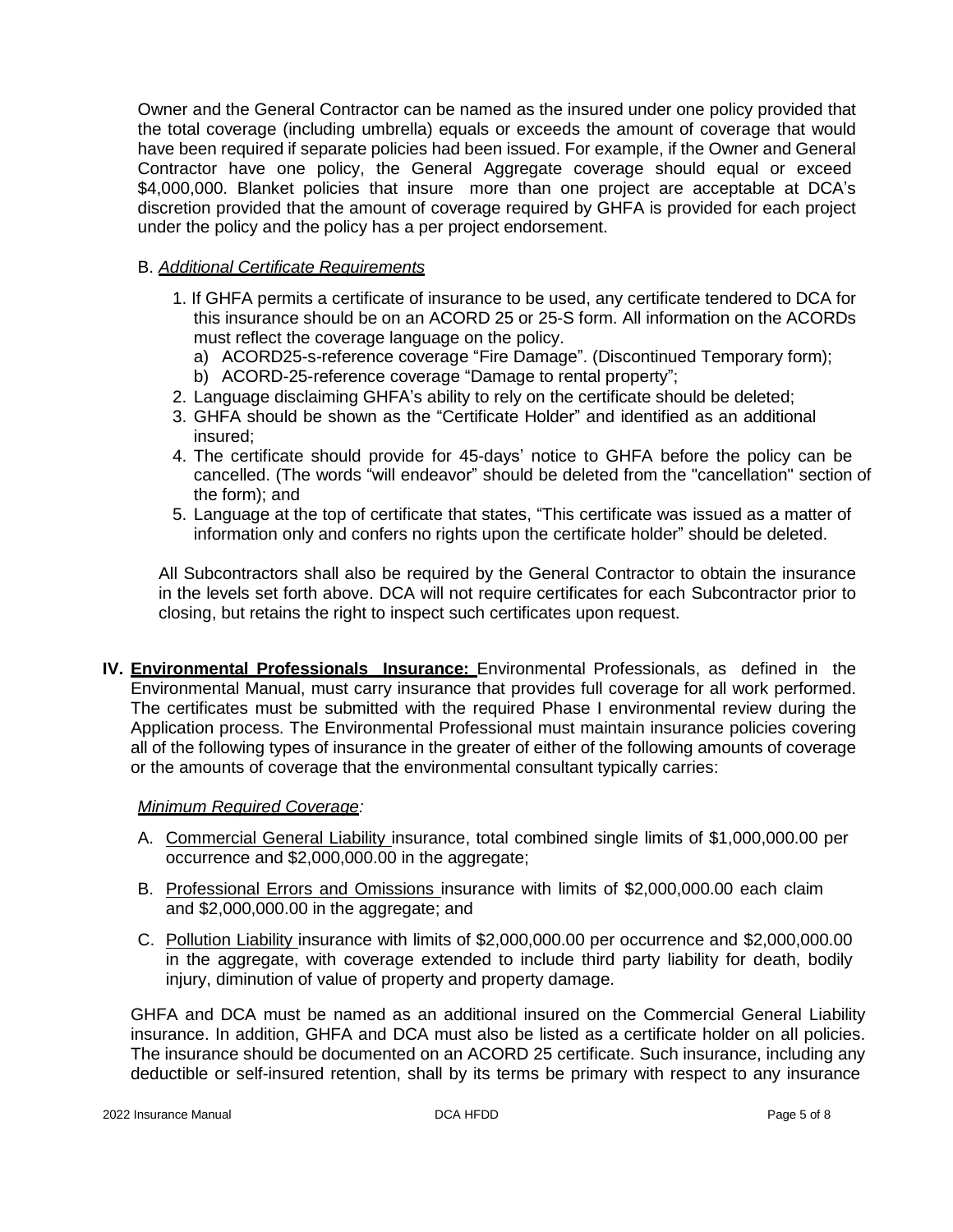carried by the Applicant or any parent, subsidiary, or affiliated entities. For such policies written on a claims-made basis, the Environmental Professional must maintain such coverage for a period of at least three (3) years following the completion of the final Phase I and/or Phase II Reports. The Environmental Professional must promptly notify DCA/GHFA of any changes made to the insurance policies required by this Section. Upon written request of DCA/GHFA, the Environmental Professional must promptly deliver copies of policies evidencing the insurance coverage required by this Section to DCA/GHFA. All required insurance shall be underwritten by an insurance carrier acceptable to DCA/GHFA and with an AM Best rating of not less than A-. Such insurance policies are to provide that the insurer must give DCA/GHFA at least forty-five (45) days' prior written notice of cancellation/termination/material change, and no action by the insured shall invalidate or diminish the insurance or bond(s) provided to DCA/GHFA. Proof of insurance must be included in the appropriate Appendix of the Phase I Report. For ease of processing, the project name should be included on the insurance certificate.

# **V. Architects, Engineers, Surveyors & Other Professionals**:

The Owner or Developer shall require all Architects, Engineers, Surveyors and other professionals utilized in any project financed by DCA to procure and maintain the following insurance policies:

A. *Commercial General Liability Coverage* with the following coverage:

| General Aggregate                 | \$2,000,000 |
|-----------------------------------|-------------|
| <b>Products Completed</b>         | \$1,000,000 |
| Personal and Advertising          | \$1,000,000 |
| Each Occurrence                   | \$1,000,000 |
| Damage to rented premises ACORD25 | \$50,000    |
| Medical Expenses (any one person) | \$5,000     |

The maximum deductible permitted is \$5,000 unless otherwise agreed to in writing by DCA. The Minimum limits of \$2,000,000 for the comprehensive liability policy (General Aggregate) can be obtained from the primary coverage or the primary plus an umbrella policy.

- B. *Professional Liability/Error and Omission Insurance* with limits of \$2,000,000.00 each claim and \$2,000,000.00 in the aggregate. Please note that architects, engineers, surveyors, and other professionals acting purely in a consultative manner do not need to carry professional liability/error and omissions insurance. For example, an architect that is not involved in drawing or stamping plans and is acting purely as a consultant does not need to carry the Error and Omission Insurance;
- C. *Automobile coverage* with limits of \$1,000,000.00 for owned, hired and non-owned vehicles; and
- D. *Umbrella coverage* with a limit of \$3,000,000.
- **VI. Additional Project Insurance Requirements**: All project participants must maintain the below forms of insurance coverage, where applicable:
	- A. Boiler & Machinery Insurance. Mechanical Breakdown coverage should be included.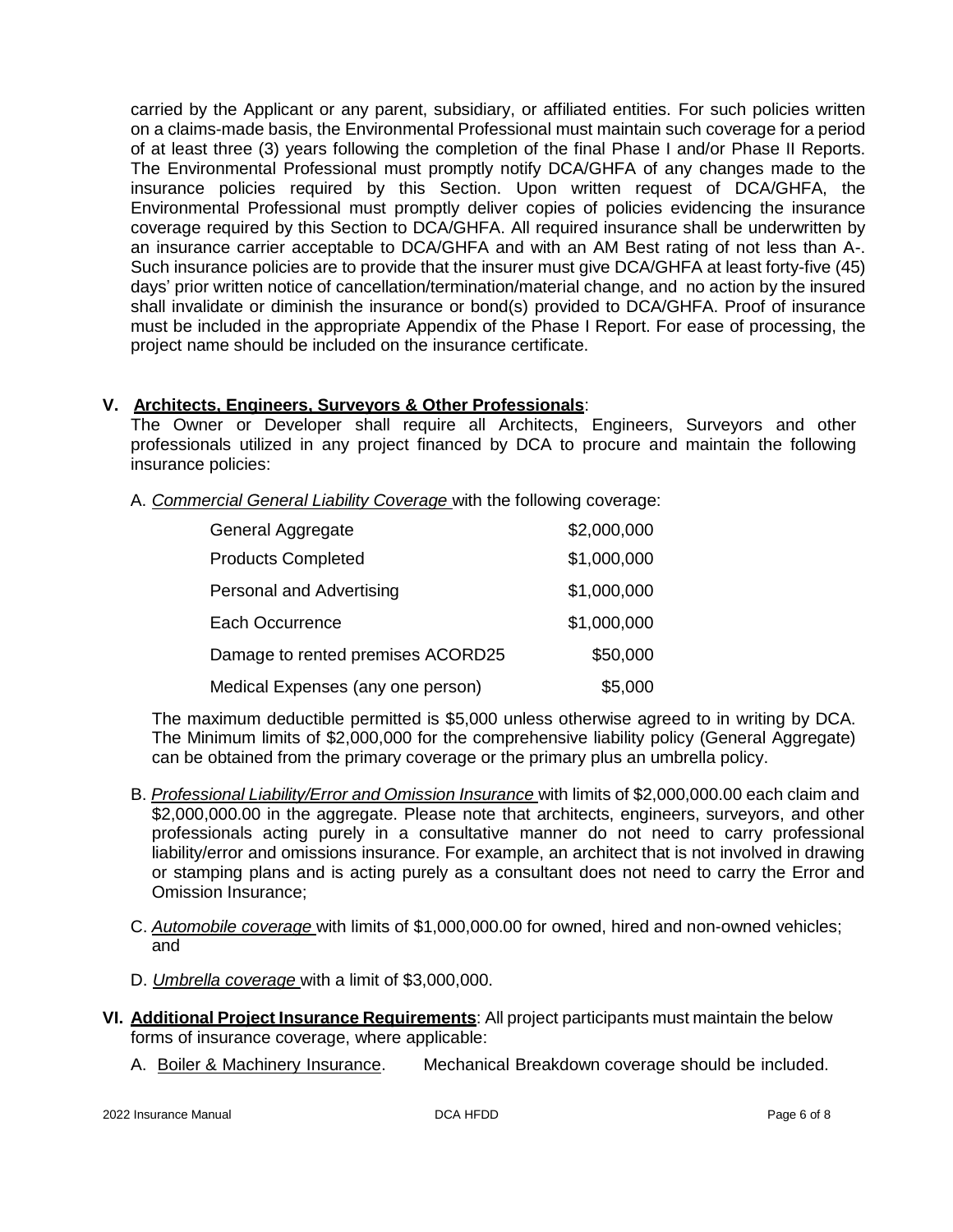Insurance coverage for major components such as central heating, air conditioning, ventilating systems, boilers, other pressure vessels, high pressure piping and machinery or other similar equipment installed either for a repair or replacement basis. Such policy shall also provide complete coverage, including repair costs against damage to the improvements as a result of an accident (Borrower only).

- B. Flood Insurance. If the project development (or any part thereof) is situated in an area now or subsequently designated as having flood hazards, as defined in the Flood Disaster Protection Act of 1973 as amended, flood insurance shall be required in an amount equal to the replacement cost of the improvements (HOME-funded projects may require flood insurance. Such insurance must be in the form required by the US Department of Housing and Urban Development. Please refer to the HOME Manual for additional information).
- C. Workers' Compensation Insurance Workers' Compensation Insurance in an amount as required by state statute must be maintained by the General Contractor, Subcontractor, Borrower and Developer included Insurance coverage for major components including, but not limited to, central heating, air conditioning**,** ventilating systems, boilers, other pressure vessels, high pressure piping and machinery or other similar equipment installed either for a repair or replacement basis**.** Such policy shall also provide complete coverage, including repair costs against damage to the improvements as a result of an accident (Borrower only).
- D. Automobile Liability Insurance Automobile Liability Insurance for owned, hired and nonowned vehicles in an amount acceptable to DCA, but in no event less than \$1,000,000 shall be maintained by the General Contractor, Borrower and Developer.

#### **VII.Property Management Company Requirements:**

The Borrower shall require the Property Management Company to procure and maintain the following insurance coverages in such form and substance as are acceptable to DCA:

- A. Fidelity Bond A Fidelity Bond for the management company for an amount of \$100,000. At the discretion of GHFA, higher limits may be required, depending on the size and scope of a particular project.
- B. Comprehensive Commercial General Liability Insurance: Comprehensive Commercial General Liability Insurance for personal injury, to include without limitation bodily injury, death, and property damage liability on a per occurrence basis is required. All projects shall carry no less than the following coverage:

| \$2,000,000 |
|-------------|
| \$1,000,000 |
| \$1,000,000 |
| \$1,000,000 |
| \$50,000    |
| \$5,000     |
| \$3,000,000 |
|             |

GHFA and the Borrower/Owner must be named as an additional insured on the Comprehensive Commercial General Liability Insurance.

C. Automobile Liability Insurance – Automobile Liability Insurance for owned, hired and nonowned vehicles in an amount acceptable to DCA, but in no event less than \$1,000,000.

2022 Insurance Manual **DCA HFDD Page 7 of 8** and 2022 Insurance Manual Page 7 of 8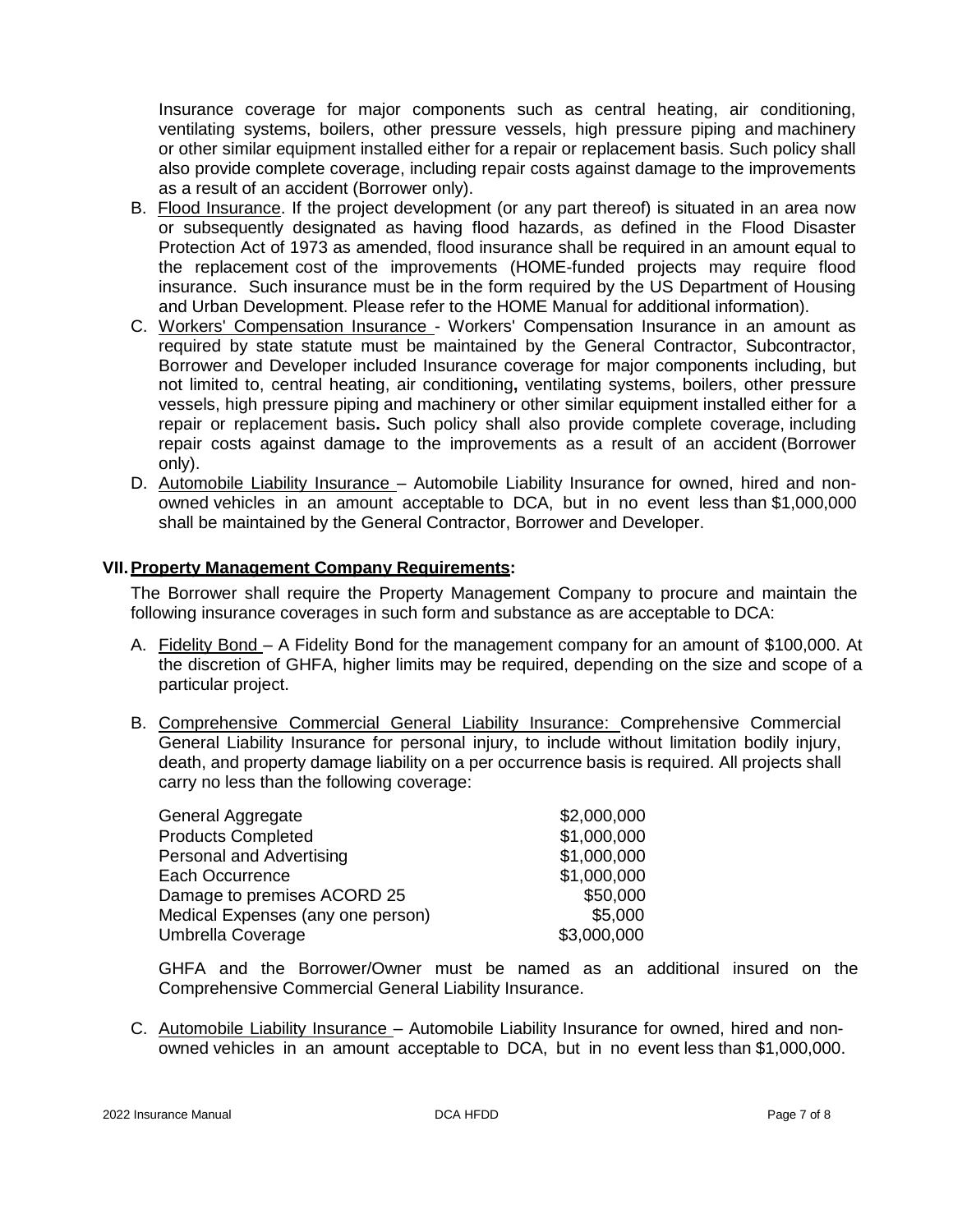- D. Workers' Compensation Insurance Workers' Compensation Insurance in an amount as required by state statute.
- E. Umbrella Coverage Umbrella coverage with a limit of \$3,000,000.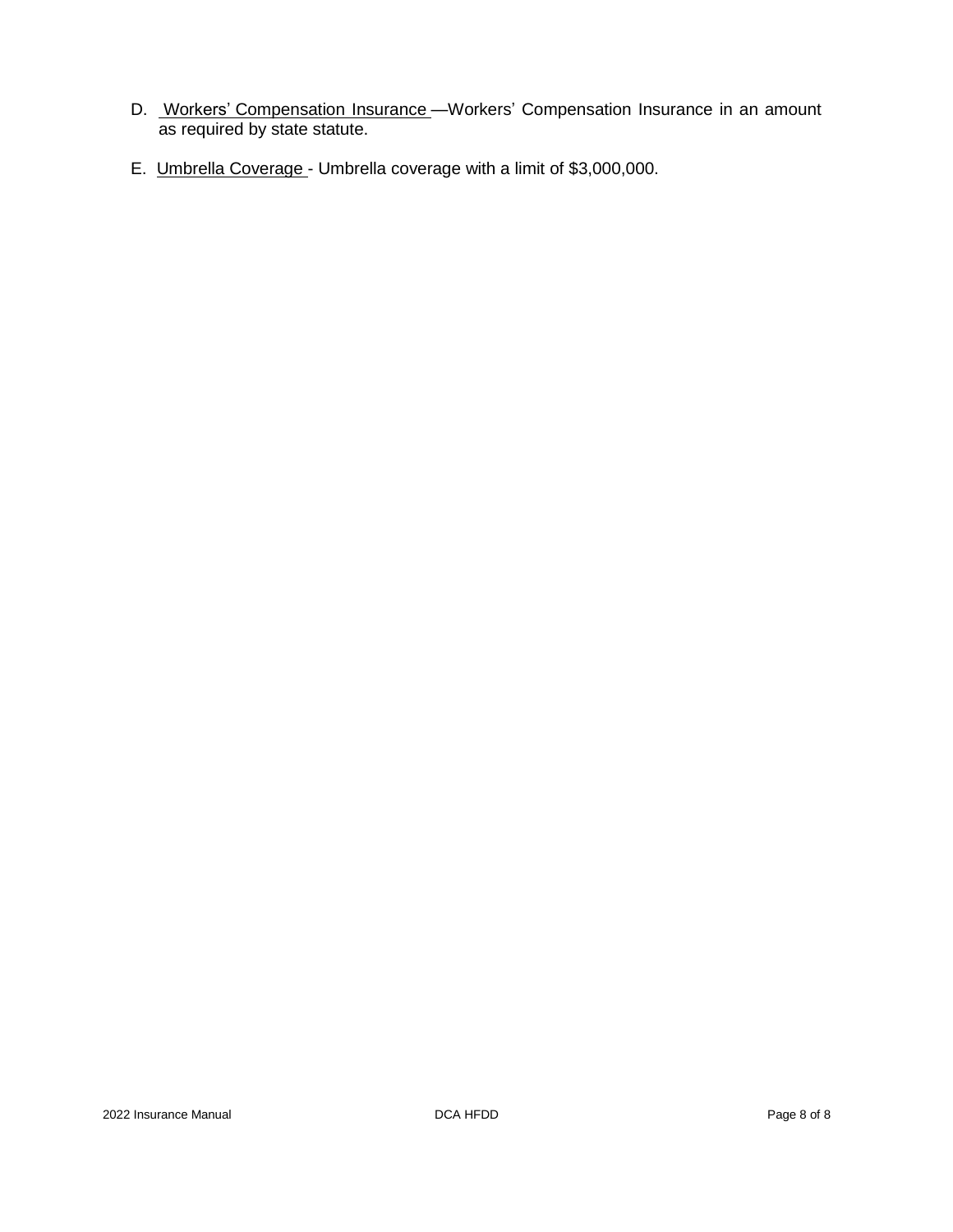# **PROPERTY NAME:**

# **I. GENERAL**

- Title Insurance: An original lender's title insurance policy, in an amount not less than loan
- Performance Bond; Letter of Credit-A 100% payment and performance bond w/dual or multiple oblige rider naming GHFA
- Insurance Names & Rating (A-) or better
- Latter Identify GHFA as the mortgagee
- 45-day notice to GHFA before cancellation in the cancellation section of the ACORD (10 day notice for nonpayment is not acceptable).
- Project name, number, street address and/or legal address should be on all certificates. DCA will accept an umbrella to meet the required coverage amount for each policy only. In cases of identity of interest and/or multiple properties, a separate policy for each entity and project is required.
- ACORD 28: All property related coverage. ACORD 25 or 25S- All acts or omissions that result in suit against an individual.

# **II. SPECIFIC**

### **Borrower**

- **\_\_ Property Hazard Insurance:** 
	- 100% replacement cost of improvements (with no reduction for depreciation)<br>Loss of rents: 12 months 12 months
	-
	- \_ Mortgagee loss payable
	- Flood Insurance, if applicable, upon completion of construction
	- **Boiler and Machinery Insurance**

Comprehensive Commercial General Liability Insurance:

- Ceneral Aggregate: \$2,000,000 Products Completed: \$1,000,000 **Fig. 2** Personal & Advertising: \$1,000,000 Each Occurrence: \$1,000,000 Damage to Rented Premises: \$100,000 Medical expenses will not be excluded unless authorized by DCA
- Lacktrian Umbrella Coverage: the Contraction of the S3,000,000 state of the S3,000,000
- Automobile Liability:  $$1,000,000$  minimum

Workers' Compensation

Other, if necessary

# **Architects, Engineers, Surveyors & Other Professionals:**

Comprehensive General Liability Insurance:

| General Aggregate:                                                 | \$2,000,000      |  |
|--------------------------------------------------------------------|------------------|--|
| Products Completed:                                                | \$1,000,000      |  |
| Personal & Advertising:                                            | \$1,000,000      |  |
| Each Occurrence:                                                   | \$1,000,000      |  |
| _ Damage to Rented Premises ACORD 25:                              | \$50,000         |  |
| Medical expenses (any one person):                                 | \$5,000          |  |
| Professional Liability Insurance/Errors and Omissions - limits of: |                  |  |
|                                                                    | \$2,000,000 each |  |
|                                                                    |                  |  |

Automobile Liability:  $$1,000,000$ Umbrella Coverage:  $$3,000,000$ 

claim and \$2,000,000 aggregate.